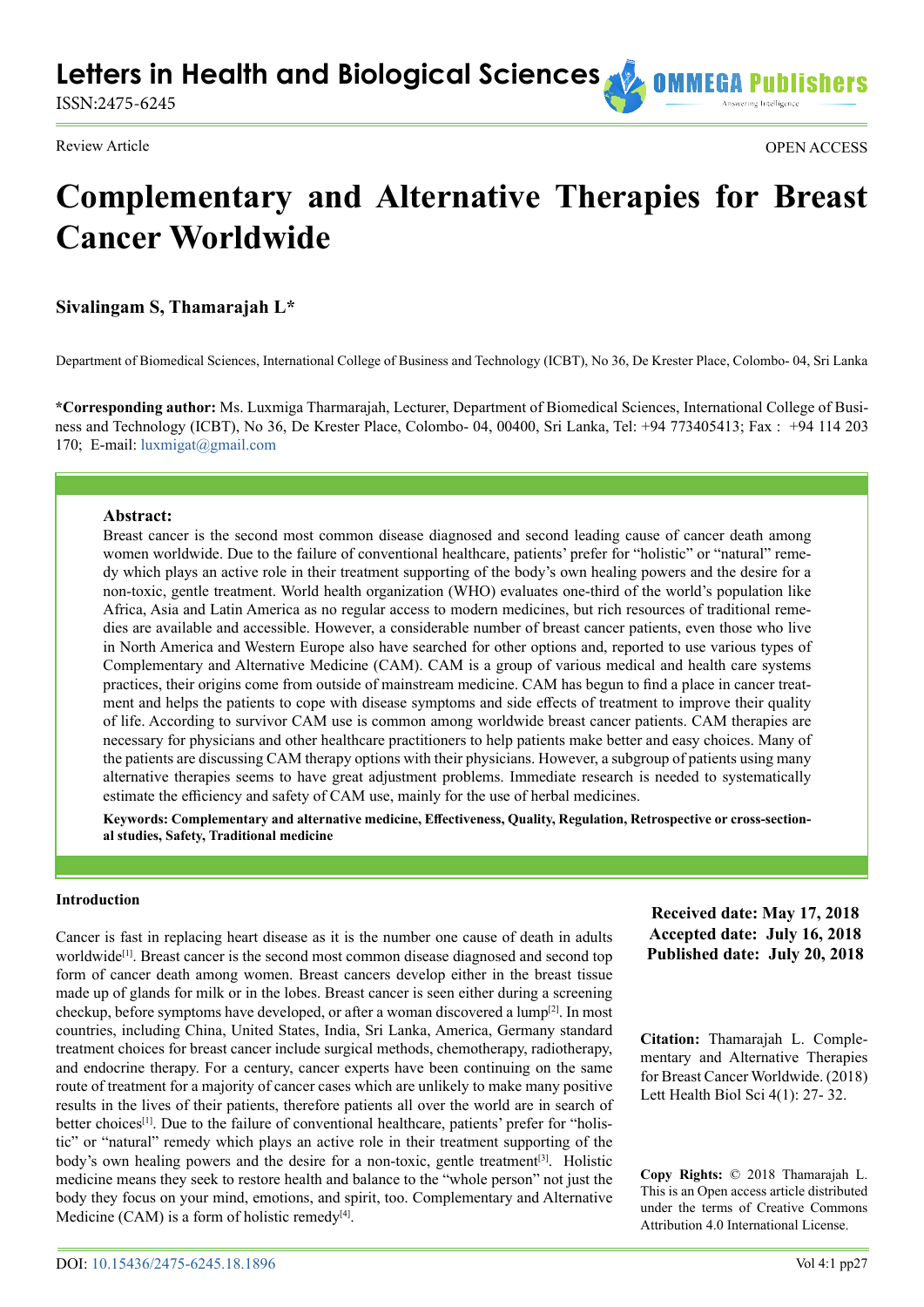The meaning of complementary and alternative medicine within the past 20 years has revived to include a range of behavioral methods (e.g., spiritual techniques and relaxation methods) and clinical methods (such as massage, herbal remedies, and chiropractic) which were previously not been considered as the components of alternative medicine. Now surveys have found that 30 to 40 percent of the U.S. public uses alternative medicine. A study using the National Health Interview Survey (NHIS) documented that spiritual therapy yoga, chiropractic, and osteopathic manipulation are the most common CAM remedies used by breast cancer patients<sup>[\[5\]](#page-5-4)</sup>. Retrospective or cross-sectional studies have studied that the use of alternative medicine among the cancer patients population are large. Mutually, these studies have proven that level of income, amount of education, and age are all strongly predictive of the level of use of alternative medicine, which includes mind therapies such as hypnosis, mental imagery, and relaxation and body therapies such as acupuncture, herbal treatments and chiropractic<sup>[6]</sup>.

For thousands of years, Traditional medicines play a primary role in people's health. 42% of the population in the USA, 48% in Australia, 70% in Canada and 77% in Germany uses CAM. Therapies and practices vary from country to country and from region to region, the most familiar are Ayurveda the traditional Indian medicine (TIM) and Traditional Chinese Medicine (TCM). These systems of treatments now have spread to other countries. Some countries such as: In the United States, interest in alternative therapies is growing steadily such treatments are, metabolic therapy, diets, mega-vitamins, mental imagery for anti-tumor effects, spiritual or faith healing and immune therapy are most commonly used. In a united states Survey of 2,055 adults showed that 42% of the defendants to use CAM are more women than men and in 15 million adults, or 18.4% of all prescription drug users, combined complementary prescription drugs with herbal remedies and/or high-dose vitamin[s\[7\]](#page-5-6). In Germany and Switzerland, mistletoe preparations (Viscum album) a semi-parasitic plant that is used to cure cancer are most repeatedly applied. Nutrition-related measures, such as special drinks, teas or diets, and vitamin preparations, are used often. In many cases, combinations of two or more preparations are used simultaneously<sup>[\[3\]](#page-5-2)</sup>. In China breast cancer patients are believed to be using Traditional Chinese Medicine (TCM) and/ or other CAM therapies, TCM usually consisting of herbal medicine and acupuncture. Ayurveda medicine, unani and homeopathy is widely practiced in Sri Lanka and India[\[8\].](#page-5-7) In Saudi Arabia, a cross-sectional study among 518 participants, 35.7% used Hijama (wet cupping) and 22% used massage therapy<sup>[5]</sup>.

## **Development of Complementary and Alternative Medicine (CAM)**

World health organization (WHO) evaluates one-third of the world's population like Africa, Asia and Latin America as no regular access to modern medicines, however rich resources of traditional remedies are available and accessible<sup>[4]</sup>. Even breast cancer patients those who live in North America and Western Europe also have searched for other options and, reported to use various types of Complementary and Alternative Medicine (CAM)[\[8\].](#page-5-7) In Ayurveda, the most ancient living traditions are TIM and TCM remain.Globally the interest in traditional medicine has increased. Interest of Public to CAM is high due to increased side effects in conventional treatment, lack of curative therapies for several chronic diseases and high cost of new drugs and microbial resistance. Pharmaceutical companies have improved their approaches in favor of natural drug product improvement and discovery. For example, in Europe, based on natural product chemistry AnalytiCon Discovery has stressed on drug discovery. In the Asia-Pacific region, MerLion Pharmaceuticals in Singapore has inclusive structures and skills necessary to produce natural product-based drug discovery<sup>[9]</sup>.

China over the world has grandly supported its own remedies with a science-based method, while Ayurveda still needs more widespread scientific research and science-based evidence. The Pharmaceutical Research and Development Committee report of Ministry of Chemicals, Government of India also highlights the reputation of traditional information<sup>[9]</sup>.

**Types of complementary and alternative medicine therapies Herbal Therapies:** Herbal and botanical treatments, many of this has been used by some cultures for hundreds of years, and today 25% of the source are used by the Western pharmaceutical drugs. In Chinese medicine, for example, individual or mixtures of plants and herbs are generally arranged to restore balance and increase or decrease energy. Common herbs and botanical treatments used in the United States include garlic oil for the treatment of mild hypertension, Echinacea for improving the immune system, and herbs for controlling symptoms related to menopause and pregnancy[\[10\]](#page-5-9).

Homeopathy was founded in the late 1800s by a German physician, Samuel Hahnemann, found that "a substance that produces a certain set of symptoms in a healthy person has the influence to cure a sick person revealing those same symptoms". Homeopathic drugs are very watery doses of plant, animal, or mineral substances that seek to cure signs of health problems by encouraging the body's immune system to fight the illness<sup>[10]</sup>. Homeopathic remedies are accessible over the counter without prescriptions. If a statement were to state that a homeopathic therapy could treat a serious disease, such as cancer, by U.S. law, it could be traded by prescription only. Systematic reviews and meta-analyses of homeopathy clinical trials show no final proof that homeopathic remedies are in effect for any medical condition<sup>[11]</sup>.

**Mental therapies:** Meditation and relaxation techniques are psychologic techniques that are used to calm the body and mind by aiming attention on different objects, a repeated word or mantra, an image, or by body and breathing workouts. These techniques shows a distinct biochemical changes in the body, including the lowering of blood pressure, pulse rates, and levels of stress hormones in the blood<sup>[12]</sup>.

Guided imagery and visualization are psychologic techniques that involve generating a mental image or method to represent bodily jobs to give individuals a sense of control over their illness. Chronic diseases are treated including cancer. Spiegel found that patients with breast cancer who used guided imagery and other counseling methods had a survival time that was twice that of control subjects who did not take any such remedies[\[10\]](#page-5-9).

Hypnosis is a psychologic method that involves the generation of a positive mental state of healing and the use of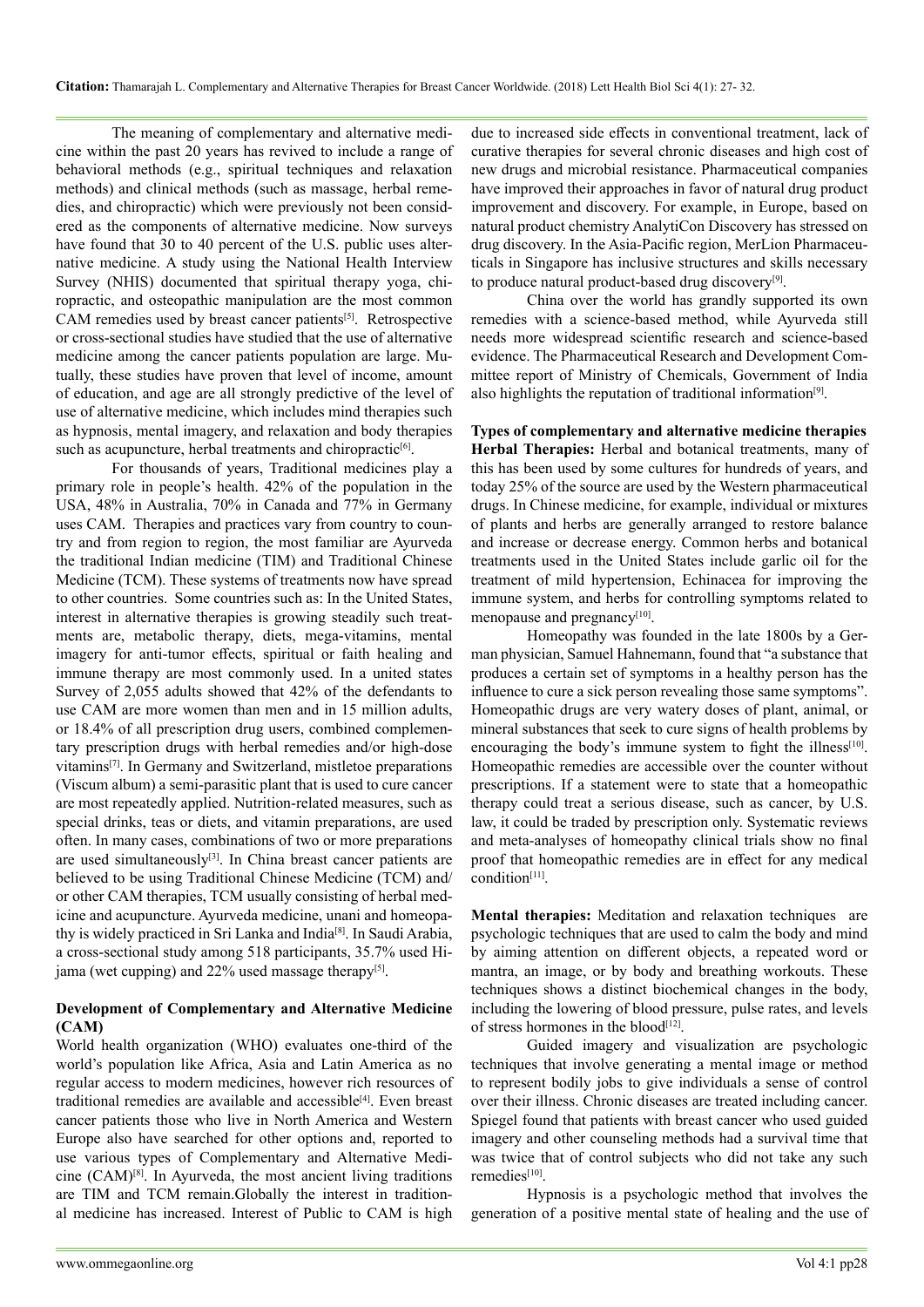therapeutic idea. Sometimes patients are educated self-hypnosis to apply to themselves when the problem repeats $[13]$ .

Biofeedback is a psychologic method that uses a variety of monitoring machines that deliver feedback to the patient about how the body is responding to mental control. It has been used to treat conditions associated to stress and hypertension<sup>[\[12\]](#page-5-11)</sup>.

Spiritual healing is a method in which one directs entreaties to a Supreme Being, a Universal Power, or God. This practice involves a state of prayerfulness, a feeling of genuine caring, compassion, love, or empathy with the target system or a feeling that the individual is "one" with the Supreme Being<sup>[10]</sup>.

**Physical therapies:** Acupuncture is a technique used in traditional Chinese medicine and is often used in combination with herbal treatments. Consist of insertion of tiny needles at certain points on the body highpoint to direct the flow of energy, or chi, to certain organs and try to restore health. Acupuncturists help patient's stability the chi energy within and between the five major organ systems: the heart, lungs, liver, spleen, and kidneys<sup>[10]</sup>. Modern versions consist of electrical pulses (electro-acupuncture) or laser (laser acupuncture) to provide extra encouragement modern research advises that the effect of acupuncture may be mediated by the release of neurotransmitters<sup>[14]</sup>.

Acupressure is a type of acupuncture that consist of applying pressure with the fingers and thumbs, rather than needles, to chi points on the surface of the body. This technique relieves muscular tension and enables oxygen and nutrients to be spread to tissues throughout the body. Alike, reflexology involves applying pressure to particular chi points on the bottom of the  $f$ eet $[15]$ .

Massage therapy, in the West, involves applying pressure with the fingers and hands to various parts of the body to reduce stress and relax muscle tension. Though, in Chinese they use this therapy to treat chronic illness and it is more and more used for symptom relief in patients with cancer<sup>[\[16\]](#page-5-15)</sup>.

Yoga, in Sanskrit means "union," originated in India and includes stretching, breathing, and physical exercise to help the flow of energy and to create healing processes inside the body[\[12\].](#page-5-11)

Tai Chi and Chi Gong, also part of traditional Chinese medicine, involve similar components. Relies more on technique than on physical prowess, tai chi is a form of breathing exercises also serve a meditative function, so reducing stress<sup>[15]</sup>.

Chiropractic is found in USA at the end of 19th century by Daniel David Palmer. Chiropractic is associated between spine and nervous system and on the self-healing properties of human body<sup>[4]</sup>.

Osteopaths is treatment of manipulation and massage of skeleton and musculature.15Physicians report of patients using CAM and inquiry regarding CAM is shown in Figure 1.



**Figure 1:** Physician reports of patient use of and inquiries regarding complementary and alternative medicine (CAM). The top bar shows what percentage of physicians had at least 1 patient using that method, and the bottom bar shows the percentage of physicians who had been asked by patients about that method. All numbers indicate percentages of physicians[17].

#### **Safety and Side Effects of CAM for Breast Cancer**

Acupuncture helps to relieve hot flashes caused by some breast cancer treatments also includes less vomiting, pain, and fatigue but women with lymph nodes removed under one arm shouldn't have acupuncture needles inserted into that arm if not a condition called lymphedema causes with risk of swelling and ex-cess fluid<sup>[\[18\]](#page-5-16)</sup>. Electro-acupuncture has advantage for chemotherapy-induced acute vomiting, but researches with national of the art antiemetic as well as research for refractory symptoms should decide clinical importance. Acupressure decrease chemotherapy-induced acute nausea severity, though researches did not involve a sample control<sup>[\[19\]](#page-5-17)</sup>.

In China, Chi gong is used as an addition to chemotherapy and radiation and as a primary treatment for patients with advance cancer. In Table 1 More detail about CAM that is safe to use during chemotherapy is included. U.S. hospitals are offering tai chi as a complement to regular care. This can increase in self-esteem, a sense of well-being and an improvement in quality of life, since tai chi and chi gong are gentle the carry few risks<sup>[\[18\]](#page-5-16)</sup>.

Yoga increases energy and quality of life with breast cancer patients especially after surgery but for some women depending on the treatment more athletic styles of yoga, such as power yoga, work the upper body may not be good. If a patient had lymph nodes removed under one arm, there is a risk of lymphedema<sup>[20]</sup>.

Antioxidants found in herds prevent or treats cancer but higher dose of supplements can be a risk to the body. Many of these "natural" products such as dietary supplements, herbal supplements, and vitamins are considered to be safe because they are present in, or produced by, nature. However, that is not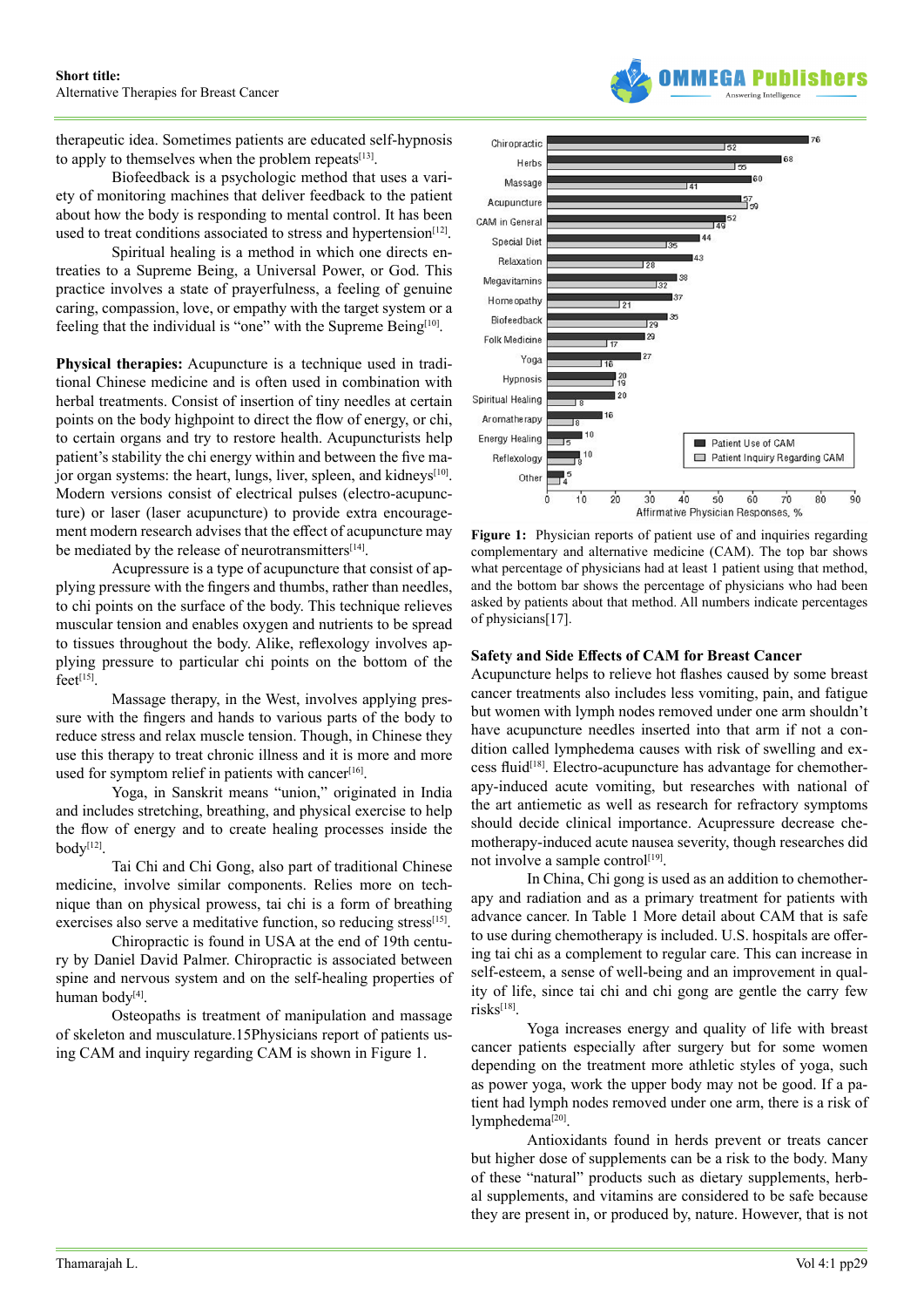true in all cases some may affect how well other medicines work in your body<sup>[18]</sup>.

Meditation, journaling, music or art therapy and guided imagery, helps the cancer patients to relax mentally, make patients feel less alone and help create a positive mental and physical state<sup>[18]</sup>.

In herbal treatment Public tends not to be conscious that herbs are dilute natural drugs that contain scores of different chemicals, most of which have not been acknowledged and their effects are not always expectable. Patients undergoing active treatment should be told to stop using herbal remedies, because some herbs cause tricky interactions with chemotherapeutic agents, dangerous blood pressure changes, sensitization of the skin to radiation therapy, and other unwanted interactions with anesthetics during surgery. The risk of herb-drug medications appears to be greatest for patients with kidney or liver problem[s\[21\]](#page-5-19). Overall and common side effects for herbal treatments can be transient side-effects and they were all associated to ingesting herbs or minerals. Other side effects includes stomach aches (by using thyme and nettle tea, one with vitamin C, and one with aloe); gastric upset and nausea from using nettle tea; headaches and migraine; diarrhea; itching [by using nettle leaves, one with selenium tablets and one with Iscador (mistletoe)]; and poor renal status/accumulation of body acid (by using vitamin  $C$ )<sup>[22]</sup>.

| Table 1: CAM that is safe to use during chemotherapy |  |  |
|------------------------------------------------------|--|--|
|------------------------------------------------------|--|--|

| Mind-body therapy CAM                                                                                                                                        | Supportive care use                                                                                                              |
|--------------------------------------------------------------------------------------------------------------------------------------------------------------|----------------------------------------------------------------------------------------------------------------------------------|
| Acupuncture*                                                                                                                                                 | • decreases acute vomiting caused<br>by chemotherapy                                                                             |
| Hypnosis*                                                                                                                                                    | • decreases nausea and vomiting<br>caused by chemotherapy.                                                                       |
| Imagery and relaxation (body<br>relaxation combined with visu-<br>alization e.g: imagining warm<br>sun melting away cancer cells)                            | Boosts immune functioning<br>during treatment.                                                                                   |
| Massage*                                                                                                                                                     | • Decreases nausea and vomiting<br>caused by chemotherapy<br>· reflexology (foot massage)<br>decreases anxiety during treatment. |
| Meditation (combines relax-<br>ation with self awareness,<br>which brings the person into<br>the moment, free from anxiety<br>concerning the past or future) | • Alters immune patterns by de-<br>creasing stress<br>• Decreases anxiety and depression.                                        |
| Music                                                                                                                                                        | •reduces anxiety.                                                                                                                |

### **The Effectiveness of CAM in Breast cancer**

Some CAM treatments have been evaluated and found to be safe and effective. However there are some CAM treatments which are found to be ineffective or possibly harmful. Less is known about many CAM therapies, and research has been slower for a number of reasons:

- Time and funding issues
- Problems finding institutions and cancer researchers to work with on the studies
- Regulatory issues

CAM treatments need to be assessed with the same long and careful research process used to calculate conventional med-

ical treatments that includes clinical trials with large numbers of patients[\[24\]](#page-5-21). When a patient does not choose a proper CAM treatment there are possible chances for failure in the treatment, this includes when Some patients might use ineffective alternative therapies instead of effective cancer treatments this limits their life and reducing their quality of life. Other patients might hire alternative treatments which cause straight harm; for this, there are numerous options; for instance, if the patients take self-medication without proper doctor's prescription they would decrease the effectiveness of many mainstream medications, as well as some cancer drugs<sup>[25]</sup>.

#### **CAM treatment depends on safety, efficacy and quality**

There has been very less method for scientific research into Complementary and Alternative Medicine used by cancer patients in spite of the outward widespread use of CAM. Randomized control trials (RCT) have been used as the unique rule in evaluating the effectiveness of a medical intervention and reliable proof in the form of systematic reviews and meta-analyses on the topic of safety and efficacy<sup>[26]</sup>.

American Society of Clinical Oncology has reported against CAM, for its insufficient evidence base for CAM therapies, products and lack of peer-reviewed scientifically conducted research<sup>[26]</sup>.

**Other faults are:** lack of international and national standards for ensuring safety, efficacy, and quality control, lack of acceptable regulation of herbal medicines, lack of registration of CAM providers, insufficient support of research and lack of research method<sup>[\[4\]](#page-5-3)</sup>.

#### **Regulation of Practice and Practitioner**

To reach combination of CAM into national health care programs and systems, one must decide qualified practitioners and practices. To accomplish this some counties has taken steps. Figure 2 represents the number of member states with national policies for CAM. In Great Britain the House of Lords Committee on Complementary Medicine suggested that self-regulation be a keystone for the validation of the complementary professions. In Great Britain, osteopaths (treatment of manipulation and massage of skeleton and musculature) and chiropractors (diagnosis and manipulative treatment of misalignments of the joints) have been registered as official health professionals through an action of Parliament, and the basis for maintenance of professional standards is self-regulation. For medical herbalists and acupuncturists similar principle is being applied, both of which are on path for registration in Great Britain. New Zealand has recorded more than 600 Maori traditional healers (they use herbal medicines and spiritual energy healings) who offer services within the wider health care system. Asia has appreciated the most progress in uniting traditional health systems into national health policy. In some Asian countries, such as China, has accomplished through national policy. In others (example, India and South Korea), alteration has come about as an outcome of politicization of the traditional medicine agenda. In the United States, acupuncturists are licensed in 41 states and chiropractors are licensed in all 50 states. The National Council for Authorization of Acupuncture and Oriental Medicine holds a national examination for traditional Chinese herbal medicine. The Botan-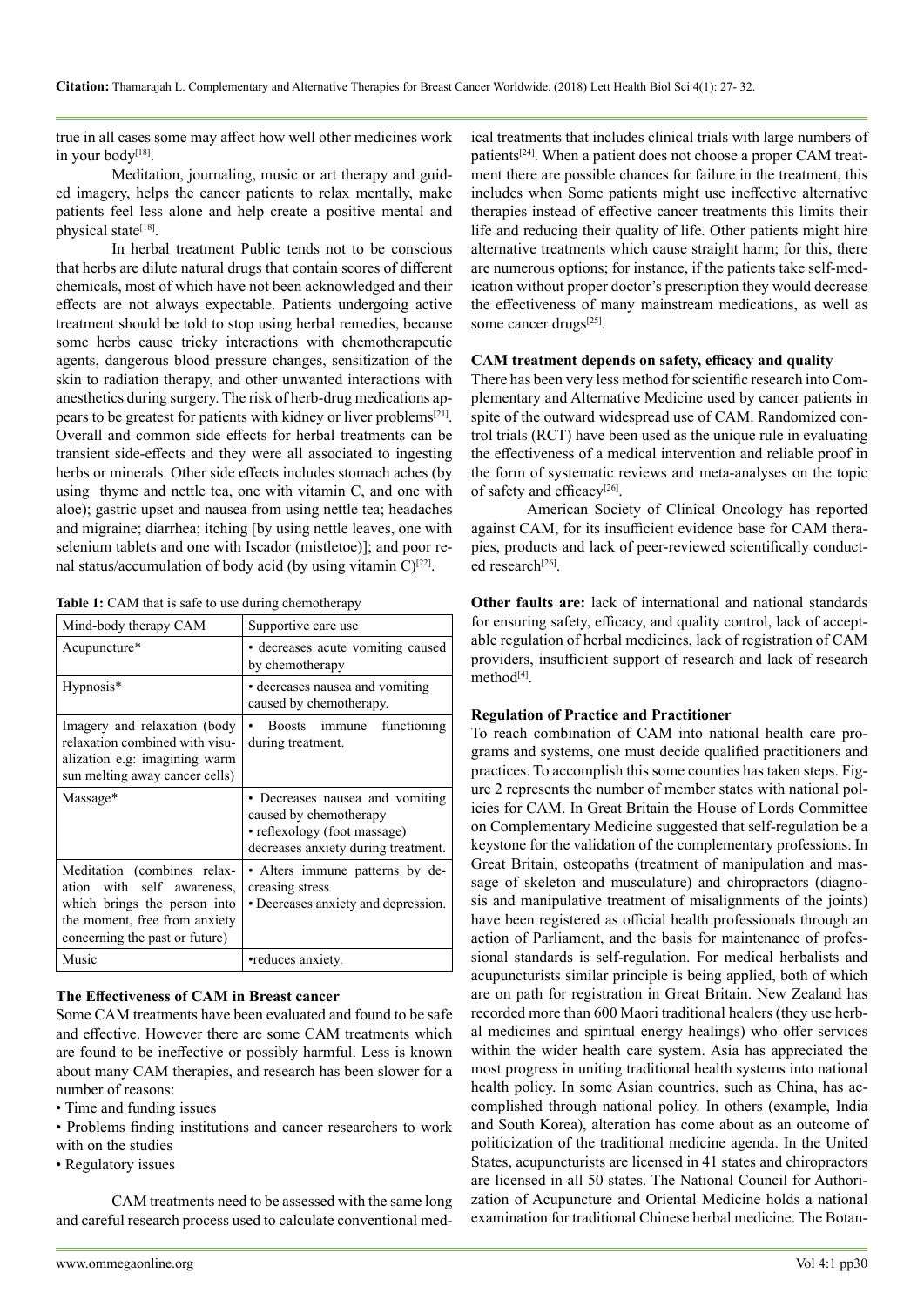

ical Medicine Academy and the American Herbalists Guild are rising a voluntary national exam for US practitioners of Western herbal medicine. The United States recently discussed greater national attention on the policy stadium with the launch in 2000 of the White House Commission on Complementary and Alternative Medicine Policy. The commission's command was to provide "legislative and administrative recommendations for guaranteeing that public policy take full advantage of the benefits to Americans of Complementary and Alternative Medicine<sup>[4]</sup>. In Sri Lanka, 60% to 70% of the countryside population depends on traditional and natural remedy for their primary health care. In 1961 the Ayurveda Medical Council, include registration for Ayurveda practitioners, pharmacists, and nurses. In early 1980, the Ministry of Traditional Medicine was recognized as a separate department to be directed by a senior parliamentarian who is an Ayurveda consultant by profession. A central feature of the Ministry's operation has been the establishment of traditional medical dispensaries and hospitals that provide medical care at no cost. The Cabinet Ministry for traditional Medicine was recognized in 1994, there was previously a State Minister for Traditional Medicine. Research and advance activities are undertaken on behalf of these governmental offices by the Department of Ayurveda and the Bandaranaike Memorial Ayurveda Research Institute<sup>[\[27\]](#page-5-24)</sup>.



Figure 2: Number of Member States with national policies on CAM. Member States with pending national policy on CAM are 51 countries which indicated that such policies are in the process of development. 45 countries currently responding with national policy. Countries with national policies, 44 provided the year in which the policy was issued. The number of Member States with national policies on CAM has increased significantly overall in the last decade. It is also obvious that a majority of Member States that responded (59%, 27 States) have issued such policies since 1996<sup>[4]</sup>.

The Homeopathic Council is in charge for regulating and controlling the practice of homeopathic medicine and sustaining the Homeopathic Medical College. The Council is permitted to register and recognize homeopathic medical practitioners; recognize homeopathic teaching institutes, dispensaries, and hospitals; hold examinations and award degrees in homeopathic medicine and arrange for postgraduate study in homeopathy, only registered physicians may practice homeopathy for gain and use the title "Registered Homeopathic Practitioner" [\[27\]](#page-5-24).

## **Role of oncologists when dealing with patients using CAM**

Many cancer patients use complementary and alternative medicinal therapies; Patients appear increasingly enthusiastic to discuss the use of these medicines, especially when asked by their oncologists. In demand to encourage open communication of CAM use by their patients, oncologists should be educated about the most commonly used therapies, or at least be able to direct patients to trustworthy sources of data. Patients should be warned to avoid questionable alternative therapies in an accessible, evidence-based atmosphere. Many unproven alternatives are sponsored by a very appealing and convincing technique. Grooming the topic aside firmly without open discussion may not advise against patients' use. On the other hand, complementary therapies that help manage pain, fatigue, nausea, anxiety, and other warning sign should be included into the patient's overall care. In some cases, patients feel that problems they notice as important fail to obtain enough attention. Complementary therapies improve the physician-patient relationship patients' qualities of life and patient satisfaction<sup>[\[11\]](#page-5-10)</sup>.

Breast cancer women use CAM to increase their immunity, prevent disease development, cure cancer or improve their quality of life. The Quality of Life may be termed as the sense of well-being involving social, mental, physical and spiritual characteristics of the perso[n\[5\]](#page-5-4).

## **Conclusion**

CAM is a developing field in health care and in mainly among breast cancer patients, Studies show the use of CAM during cancer is only a small number of patients completely take out from all conventional medicine, instead, most patients combine CAM with their biomedical routine. Cancer patients who are using or considering using CAM should talk with their doctor or nurse. Some therapies may mingle with conventional medical treatment or even be harmful. It is also a good idea to learn whether the therapy has been proven to cure cancer. Physicians particularly oncologists should have the knowledge of CAM. Oncologists should be willing to confer the role of CAM with their patients and cheer patients to participate in CAM. Since CAM is extensively used nowadays, the healthcare team may need to discuss the practice of CAM with breast cancer women and be up to date on the aids and hazard of CAM use through well-equipped training programs and workshops.

Many CAM treatments lack good scientific evidence of their safety and effectiveness. Studies are underway to determine the safety and efficacy of many CAM agents and practices for cancer patients. Due to The limitations of CAM studies, there are potential problems in interactions of conventional medicine and CAM and the lack of systematic evidence about how and when women with breast cancer choose to use CAM and to decide whether or not to include complementary therapy in their treatment. An area in which particular care is needed is on both medical staff and complementary counselors in the area of eatable medicines, such as herbal medicines and antioxidants. The growing use of traditional remedies demands more scientifically sound proof for the principles behind remedies and for the success of medicines.

Use of chemotherapy appears to be related with the relative frequency use of CAM therapies, which may point out that